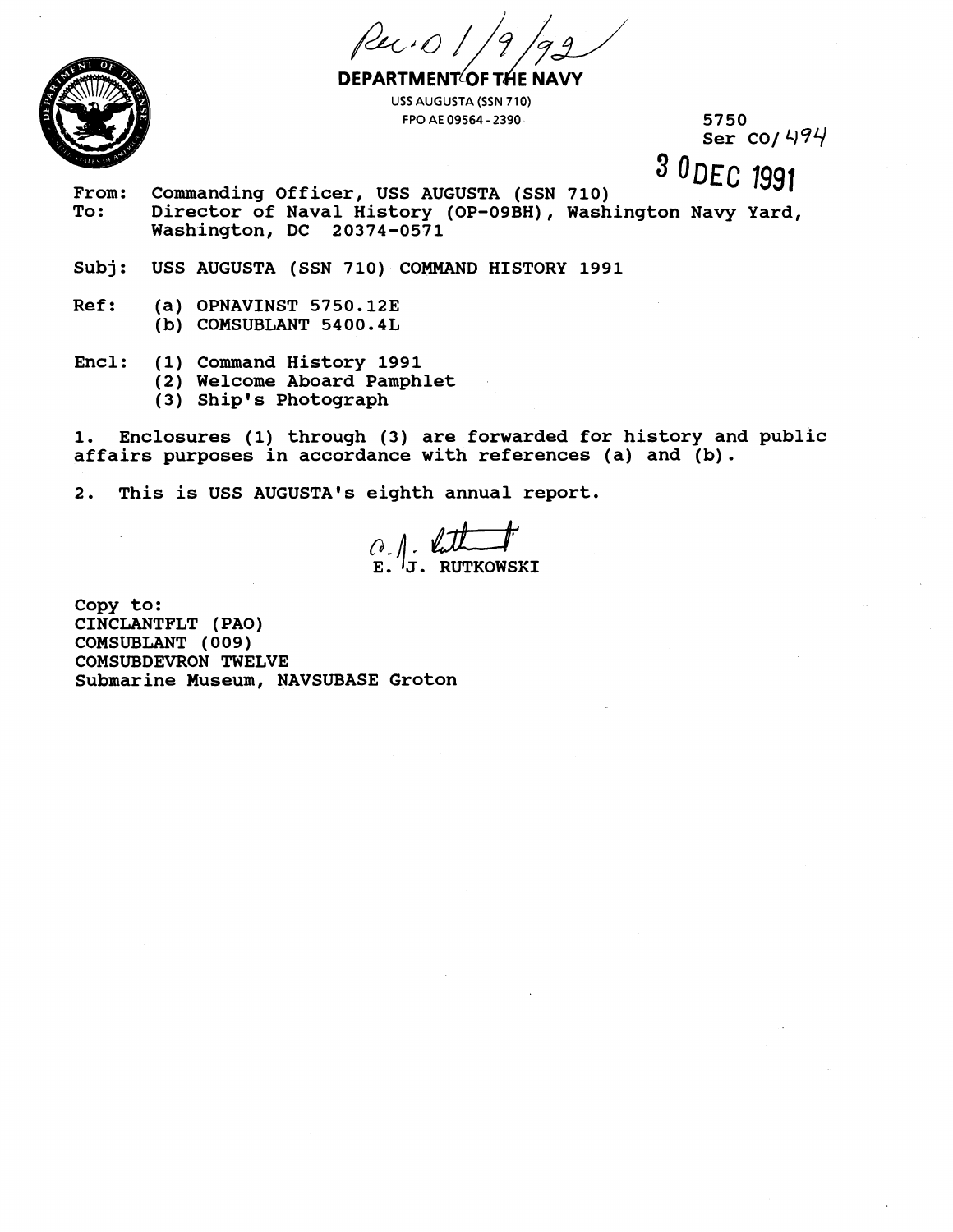## **USS AUGUSTA (SSN 710) 1991 COMMAND HISTORY**

## **Command Composition and Organization**

**USS AUGUSTA (SSN 710), the twenty-third 688 class nuclear fast attack submarine, is one of the most advanced undersea vessels of its type in the world. Its mission: To search for and destroy enemy surface ships and submarines. She carries a crew of 14 officers and approximately 120 enlisted men, all highly qualified specialists in their fields. USS AUGUSTA, under the command of Commander Edward Joseph Rutkowski, is attached to Submarine Development Squadron TWELVE of Commander, Submarine Group TWO and is homeported in Groton, CT. Lieutenant Commander Richard A. Yocum is the Executive Officer.**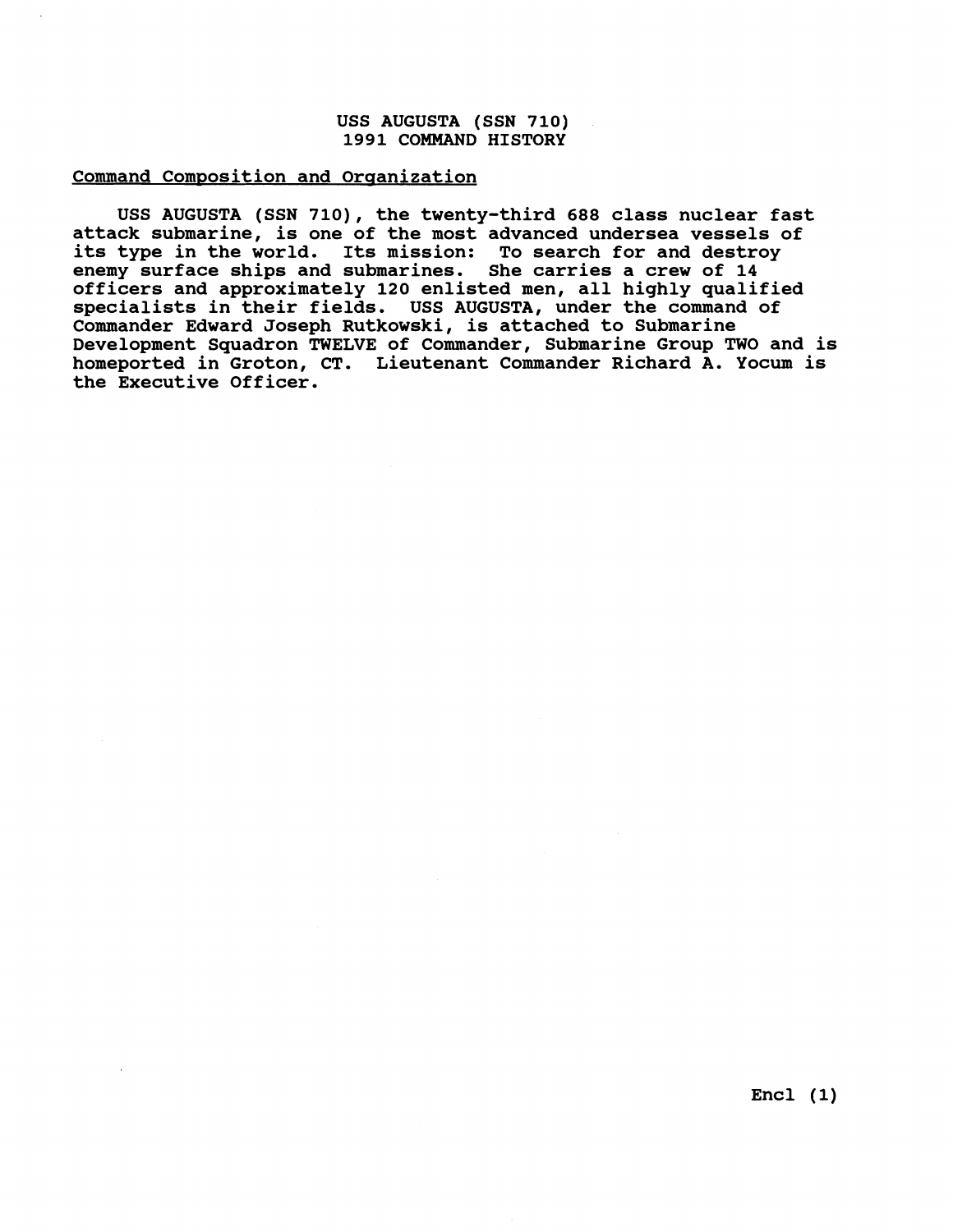## **NARRATIVE**

**The year of 1991 was an extremely busy one for the USS AUGUSTA, including a deployment, numerous fleet exercises, and the standard battery of inspections.** 

**The year began with a highly successful Western Atlantic Deployment, which included port visits in Portsmouth, England and Rotterdam, the Netherlands. The crew received accolades at the fleet level for their fine performance.** 

**After a post-deployment standown and a much-needed upkeep, the AUGUSTA participated in Canadian Fleet Operations with Canadian surface ships and in NATO Exercise Ocean Safari, which included surface ships and submarines from Portugal, Spain, France, the Netherlands, Germany, and Great Britain. Following a port visit to Halifax, Nova Scotia, the ship conducted a Tiger Cruise with Commander, Submarine Group Two embarked enroute to Newport, RI. The crew conducted tours of the ship to various officer candidates while in Newport and returned to homeport with a Dependent's Cruise.** 

**Following another upkeep, the ship got underway for a short time to conduct at-sea training and provide services. After a oneday VIP cruise, the ship's short inport period was interrupted by an unexpected underway along with all New London based submarines to avoid the wrath of Hurricane Bob traveling up the East coast. The next underway was an operationally hectic one, as the ship traveled to the Puerto Rican Operating Areas to undergo a Tactical Readiness Evaluation and Mk-48 Proficiency Certification, provide services for the USS CITY OF CORPUS CHRISTI'S Mk-48 proficiency, and conduct operations with the USS KITTY HAWK.** 

**The ship got underway to conduct a shallow water exercise off the coast of Maine. This exercise was cut short by an unexpected material problem, which forced AUGUSTA to return to Groton.** 

**The ship underwent emergent repairs in drydock at Electric Boat in Groton, CT. The ship then headed south again to conduct sea trials and provide a variety of target services at the AUTEC range in the Bahamas. This at-sea period was punctuated by a port visit to Port Canaveral, FL.** 

**Following a short inport period in Groton, AUGUSTA got underway for pre-Depot Modernization Period (DMP) at-sea testing to identify deficiencies in shipboard systems to prepare for the ship's DMP scheduled to begin in June of 1992. The crew took a break for Thanksgiving, and then underwent the pre-DMP testing upkeep in order to further identify and**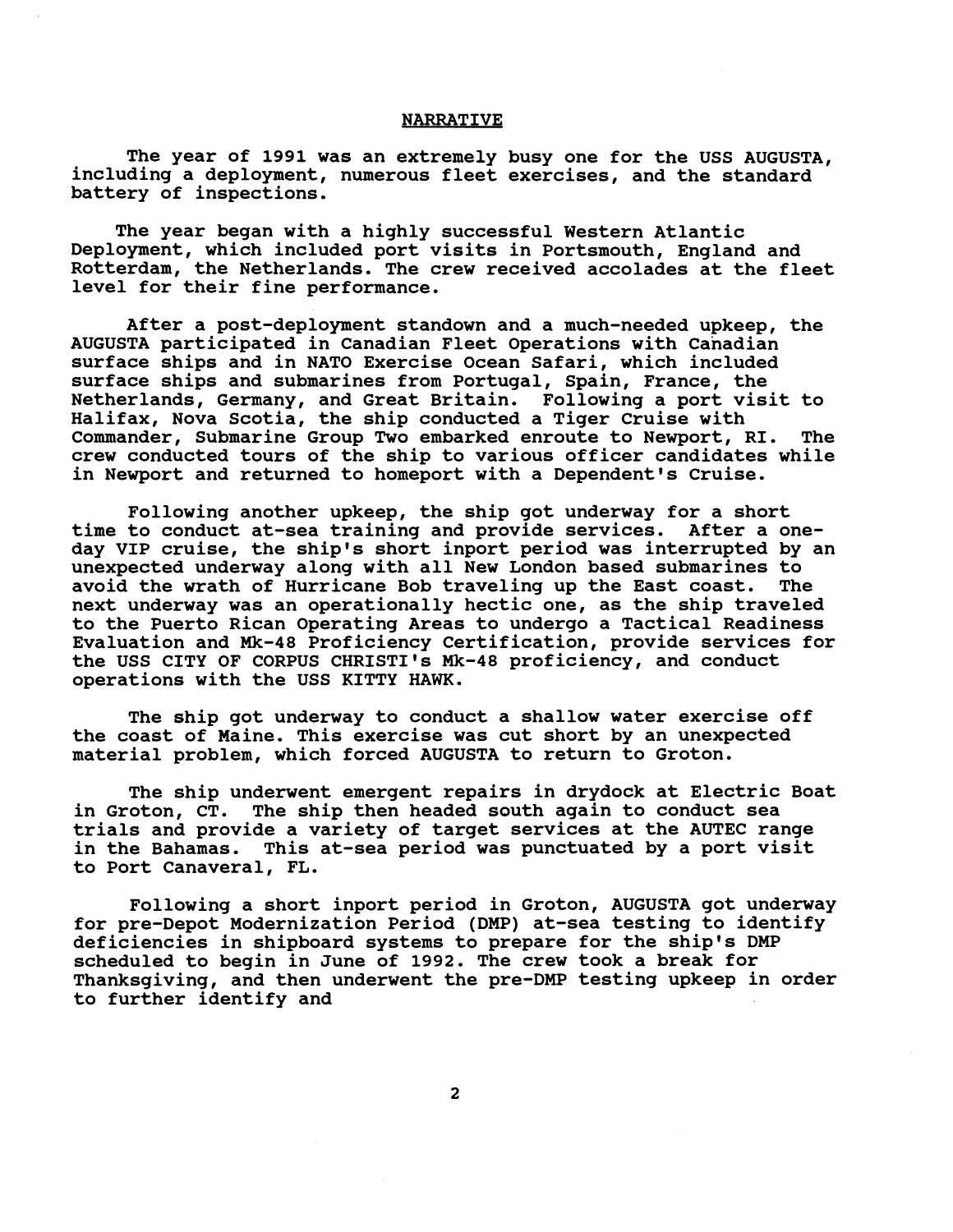**correct shipboard material discrepancies. The year concluded with a modified holiday standown, allowing some work days to make final preparations for at-sea operations planned after the first of the new year.** 

USS AUGUSTA was awarded the 1991 Communications **"**C**"**, and the <code>Medical Department "M", from Submarine Development Squadron TWELVE.</code>